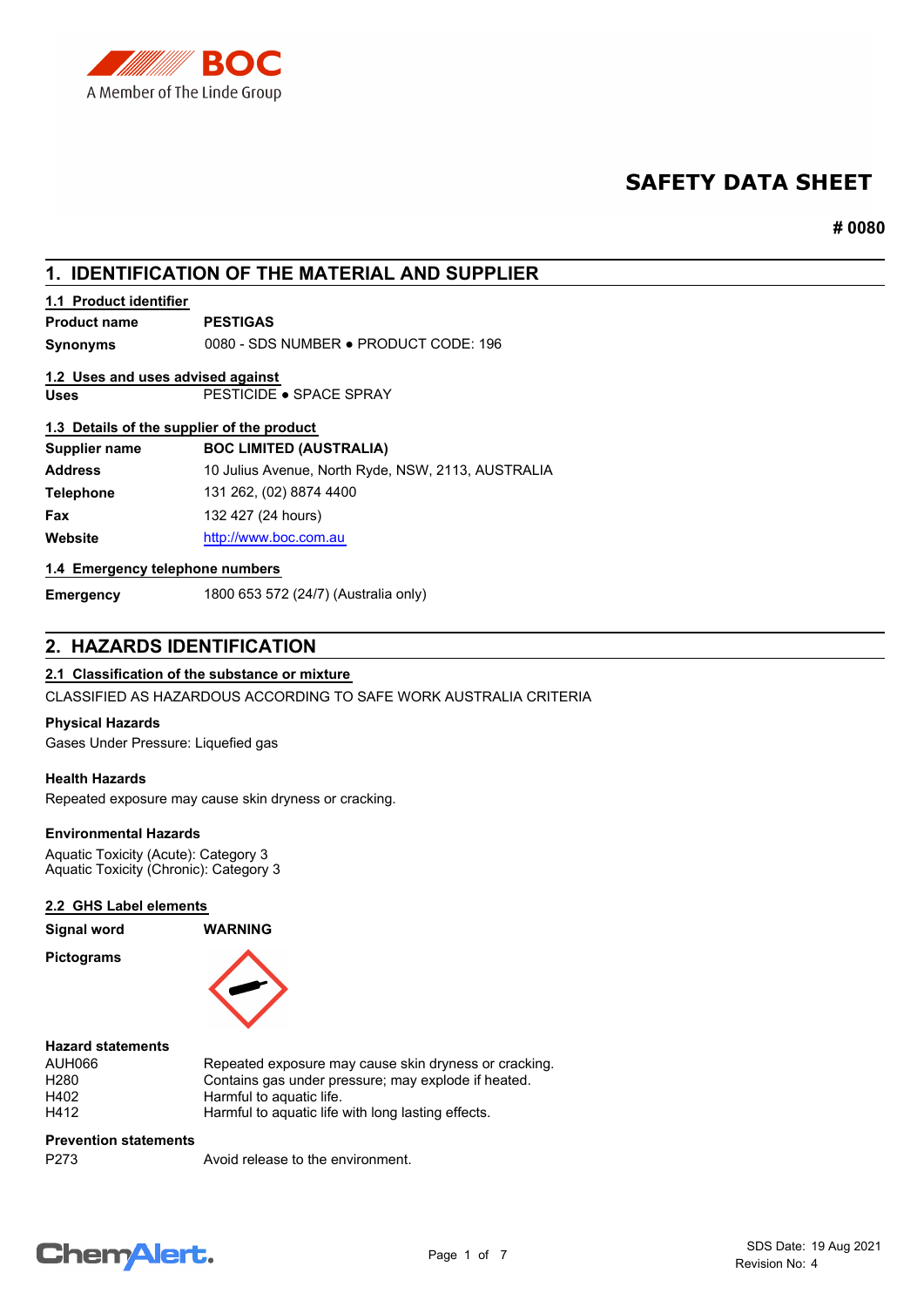#### **Response statements**

None allocated.

#### **Storage statements**

P403 Store in a well-ventilated place.

#### **Disposal statements**

P501 Dispose of contents/container in accordance with relevant regulations.

#### **2.3 Other hazards**

In high concentrations may cause asphyxiation. Contact with liquid may cause cold burns/frostbite. Pyrethrins have been shown to cause allergic skin reactions and allergy or asthma symptoms or breathing difficulties if inhaled.

# **3. COMPOSITION/ INFORMATION ON INGREDIENTS**

#### **3.1 Substances / Mixtures**

| Ingredient                                  | <b>CAS Number</b> | <b>EC Number</b> | Content (v/v) |
|---------------------------------------------|-------------------|------------------|---------------|
| <b>CARBON DIOXIDE</b>                       | 124-38-9          | 204-696-9        | 87.6%         |
| DISTILLATES (PETROLEUM), HYDROTREATED LIGHT | 64742-47-8        | 265-149-8        | 10%           |
| PIPERONYL BUTOXIDE                          | $51-03-6$         | 200-076-7        | 2%            |
| PYRETHRUM                                   | 8003-34-7         | 232-319-8        | $0.4\%$       |

# **4. FIRST AID MEASURES**

#### **4.1 Description of first aid measures**

- Cold burns: Immediately flush with tepid water or with sterile saline solution. Hold eyelids apart and irrigate for 15 minutes. Seek medical attention. **Eye**
- Remove from exposure area immediately. If assisting a victim, avoid becoming a casualty, wear an Air-line respirator or Self Contained Breathing Apparatus (SCBA). If victim is not breathing apply artificial respiration and seek urgent medical attention. Give oxygen if available. **Inhalation**
- Cold burns: Remove contaminated clothing and gently flush affected areas with warm water (30°C) for 15 minutes. It is recommended that warm water is applied to clothing before removing it so as to prevent further skin damage. Apply sterile dressing and treat as for a thermal burn. For large burns, immerse in warm water for 15 minutes. DO NOT apply any form of direct heat. Seek immediate medical attention. **Skin**
- **Ingestion Ingestion** is not considered a potential route of exposure.

#### **First aid facilities** None allocated.

#### **4.2 Most important symptoms and effects, both acute and delayed**

In high concentrations may cause asphyxiation. Direct contact with the liquefied material or escaping compressed gas may cause frostbite injury. Low concentrations of CO2 cause increased respiration and headache.

### **4.3 Immediate medical attention and special treatment needed**

Treat for asphyxia and cold burns.

# **5. FIRE FIGHTING MEASURES**

#### **5.1 Extinguishing media**

Use water fog to cool containers from protected area.

**5.2 Special hazards arising from the substance or mixture**

Non flammable.

#### **5.3 Advice for firefighters**

Temperatures in a fire may cause cylinders to rupture. Cool cylinders exposed to fire by applying water from a protected location. Do not approach cylinders suspected of being hot. Remove cool cylinders from the path of the fire.

## **5.4 Hazchem code**

- 2TE Fine Water Spray.
- T Wear full fire kit and breathing apparatus. Dilute spill and run-off.
- E Evacuation of people in and around the immediate vicinity of the incident should be considered.

# **ChemAlert.**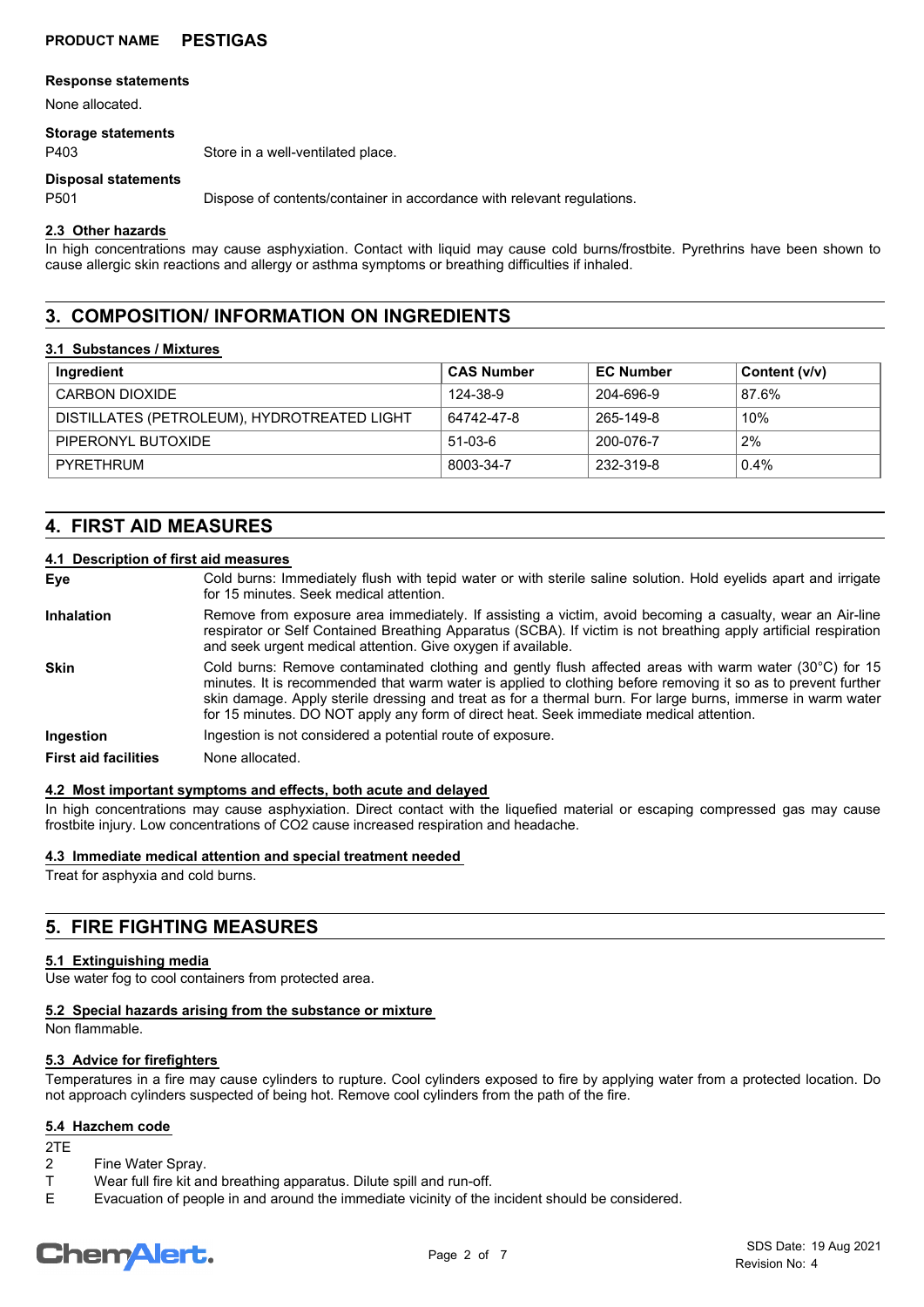# **6. ACCIDENTAL RELEASE MEASURES**

#### **6.1 Personal precautions, protective equipment and emergency procedures**

If the cylinder is leaking, evacuate area of personnel. Inform manufacturer/supplier of leak. Use Personal Protective Equipment (PPE) as detailed in Section 8 of the SDS. Ventilate area where possible and eliminate ignition sources.

#### **6.2 Environmental precautions**

Prevent from entering sewers, basements and workpits, or any place where its accumulation can be dangerous.

#### **6.3 Methods of cleaning up**

Stop the flow of material, if this is without risk. If the leak is irreparable, move the cylinder to a safe and well ventilated area, and allow to discharge. Keep area evacuated and free from ignition sources until any leaked or spilled liquid has evaporated.

#### **6.4 Reference to other sections**

See Sections 8 and 13 for exposure controls and disposal.

# **7. HANDLING AND STORAGE**

#### **7.1 Precautions for safe handling**

Before use, carefully read the product label. Use of safe work practices are recommended to avoid eye or skin contact and inhalation. Observe good personal hygiene, including washing hands before eating. The uncontrolled release of any gas under pressure may cause physical harm. Do not drop, roll or drag cylinders. Use a suitable hand truck for cylinder movement.

#### **7.2 Conditions for safe storage, including any incompatibilities**

Refer to vessel operating instructions. Do not store near incompatible substances, heat or ignition sources and foodstuffs. Portable liquid containers should be stored: upright, prevented from falling, in a secure area; below 65°C, in a dry, well ventilated area constructed of non-combustible material with firm level floor (preferably concrete), away from areas of heavy traffic and emergency exits.

### **7.3 Specific end uses**

No information provided.

# **8. EXPOSURE CONTROLS / PERSONAL PROTECTION**

## **8.1 Control parameters**

#### **Exposure standards**

| Ingredient                                  | <b>Reference</b> | <b>TWA</b> |                   | <b>STEL</b> |                   |
|---------------------------------------------|------------------|------------|-------------------|-------------|-------------------|
|                                             |                  | ppm        | mg/m <sup>3</sup> | ppm         | mg/m <sup>3</sup> |
| Carbon dioxide                              | SWA [AUS]        | 5000       | 9000              | 30000       | 54000             |
| Carbon dioxide in coal mines                | SWA [AUS]        | 12500      | 22500             | 30000       | 54000             |
| Carbon dioxide in coal mines                | SWA [Proposed]   | 5000       | 9000              | 30000       | 54000             |
| Distillates (petroleum), hydrotreated light | <b>HSPA [EU]</b> |            | 1200              |             |                   |
| Pyrethrum                                   | SWA [AUS]        |            | 5                 |             |                   |
| Pyrethrum                                   | SWA [Proposed]   | --         |                   |             |                   |

#### **Biological limits**

No biological limit values have been entered for this product.

#### **8.2 Exposure controls**

**Engineering controls**

In poorly ventilated areas, mechanical extraction ventilation is recommended. Maintain vapour levels below the recommended exposure standard. Hand held applications should commence at the furthest point from the exit and continue as the operator moves away from the spray drift towards the exit. Entry should be barred to areas in which fixed nozzle spraying occurs during spraying.

**ChemAlert.**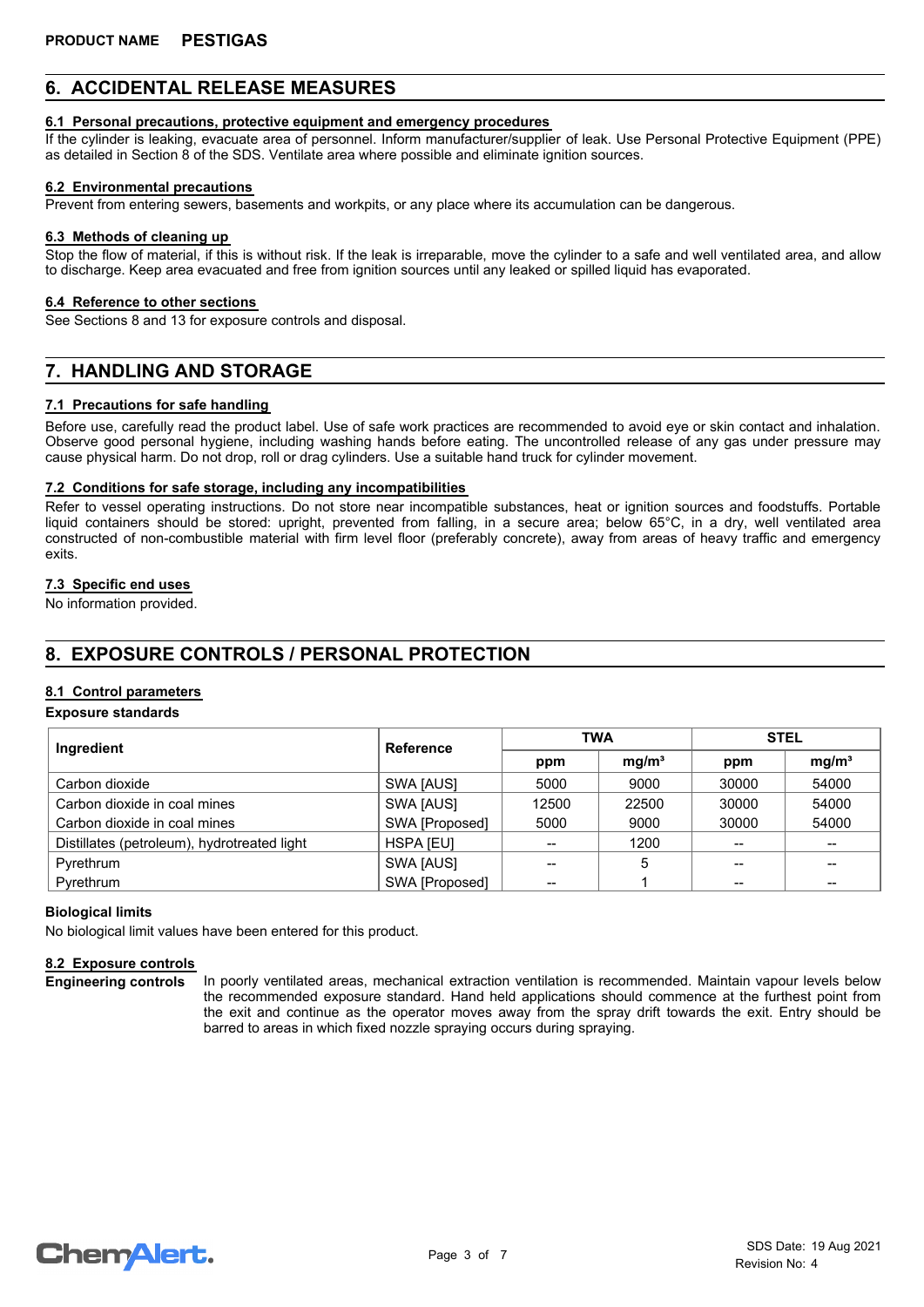#### **PPE**

| Eye / Face  | Wear safety glasses.                                                                                       |
|-------------|------------------------------------------------------------------------------------------------------------|
| Hands       | Wear leather or insulated gloves.                                                                          |
| Body        | Wear coveralls.                                                                                            |
| Respiratory | Where an inhalation risk exists, wear Self Contained Breathing Apparatus (SCBA) or an Air-line respirator. |



# **9. PHYSICAL AND CHEMICAL PROPERTIES**

## **9.1 Information on basic physical and chemical properties**

| Appearance                       | COLOURLESS GAS (LIQUEFIED UNDER PRESSURE)               |
|----------------------------------|---------------------------------------------------------|
| Odour                            | CHRYSANTHEMUM-LIKE ODOUR                                |
| <b>Flammability</b>              | <b>NON FLAMMABLE</b>                                    |
| <b>Flash point</b>               | <b>NOT APPLICABLE</b>                                   |
| <b>Boiling point</b>             | <b>NOT AVAILABLE</b>                                    |
| <b>Melting point</b>             | <b>NOT AVAILABLE</b>                                    |
| <b>Evaporation rate</b>          | <b>NOT APPLICABLE</b>                                   |
| рH                               | <b>NOT APPLICABLE</b>                                   |
| <b>Vapour density</b>            | <b>NOT AVAILABLE</b>                                    |
| <b>Relative density</b>          | <b>NOT APPLICABLE</b>                                   |
| <b>Solubility (water)</b>        | 0.759 cm <sup>3</sup> /cm <sup>3</sup> (Carbon dioxide) |
| Vapour pressure                  | 6300 kPa @ 25°C (Approximately)                         |
| <b>Upper explosion limit</b>     | <b>NOT APPLICABLE</b>                                   |
| Lower explosion limit            | <b>NOT APPLICABLE</b>                                   |
| <b>Partition coefficient</b>     | <b>NOT AVAILABLE</b>                                    |
| <b>Autoignition temperature</b>  | <b>NOT APPLICABLE</b>                                   |
| <b>Decomposition temperature</b> | <b>NOT AVAILABLE</b>                                    |
| <b>Viscosity</b>                 | <b>NOT AVAILABLE</b>                                    |
| <b>Explosive properties</b>      | <b>NOT AVAILABLE</b>                                    |
| <b>Oxidising properties</b>      | <b>NOT AVAILABLE</b>                                    |
| <b>Odour threshold</b>           | <b>NOT AVAILABLE</b>                                    |
| 9.2 Other information            |                                                         |
| % Volatiles                      | 100 %                                                   |

# **10. STABILITY AND REACTIVITY**

#### **10.1 Reactivity**

Carefully review all information provided in sections 10.2 to 10.6.

### **10.2 Chemical stability**

Stable under recommended conditions of storage.

## **10.3 Possibility of hazardous reactions**

Polymerization will not occur.

## **10.4 Conditions to avoid**

Avoid contact with incompatible substances.

## **10.5 Incompatible materials**

Compatible with most commonly used materials.

## **10.6 Hazardous decomposition products**

May evolve toxic gases if heated to decomposition.

# **11. TOXICOLOGICAL INFORMATION**

# **Chemalert.**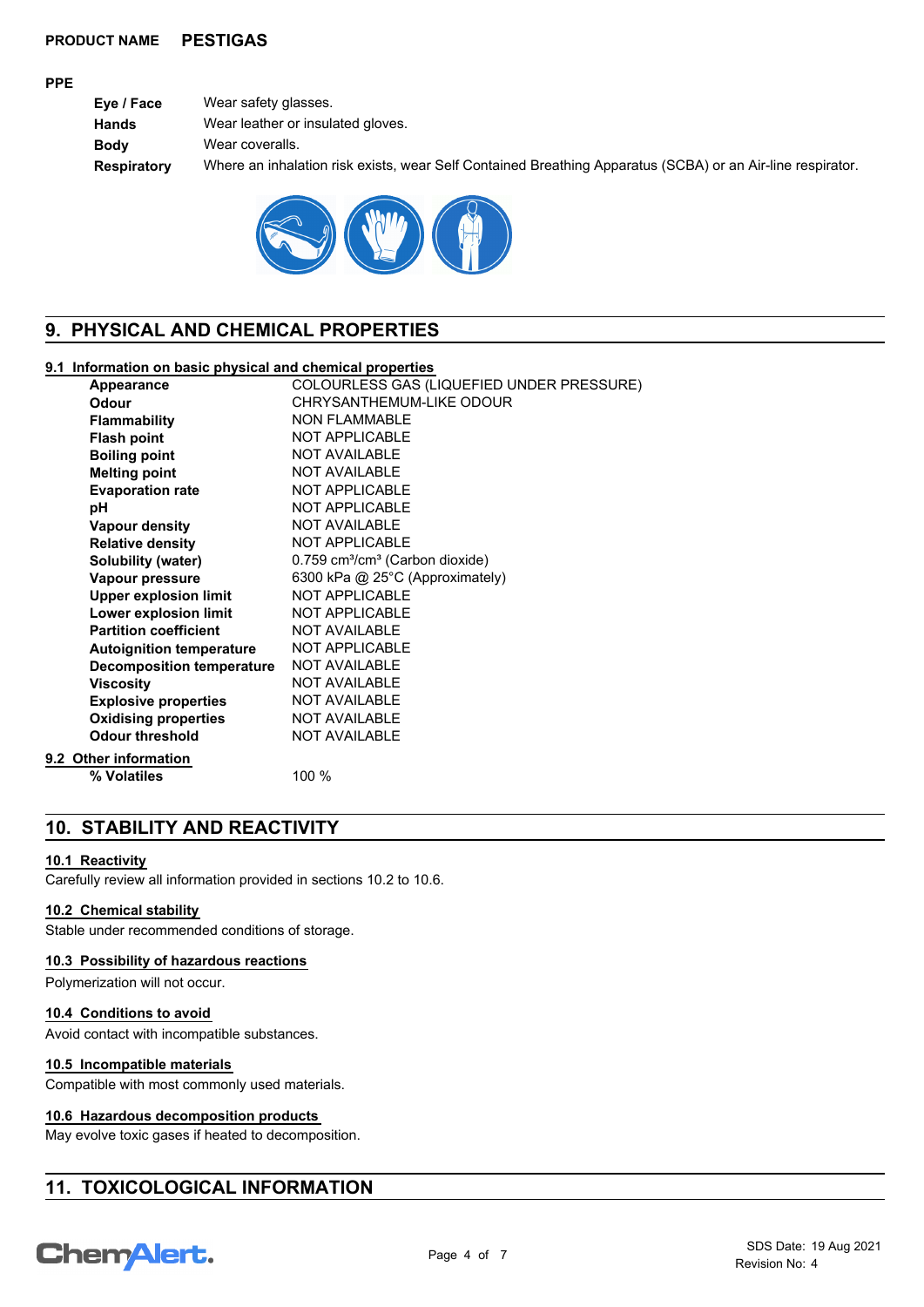#### **11.1 Information on toxicological effects**

Based on available data, the classification criteria are not met. Low concentrations of carbon dioxide cause increased respiration and headache. **Acute toxicity**

#### **Information available for the ingredients:**

| Ingredient                                            |                                                                                                                                                                                   | Oral LD50                 | <b>Dermal LD50</b>      | <b>Inhalation LC50</b>   |
|-------------------------------------------------------|-----------------------------------------------------------------------------------------------------------------------------------------------------------------------------------|---------------------------|-------------------------|--------------------------|
| DISTILLATES (PETROLEUM), HYDROTREATED<br><b>LIGHT</b> |                                                                                                                                                                                   | > 2000 mg/kg (rat)        | $>$ 2000 mg/kg (rabbit) |                          |
| PIPERONYL BUTOXIDE                                    |                                                                                                                                                                                   | 2600 mg/kg (mouse)        | 200 mg/kg (rabbit)      | --                       |
| <b>PYRETHRUM</b>                                      |                                                                                                                                                                                   | $200 \text{ mg/kg}$ (rat) | 300 mg/kg (rabbit)      | $3.4 \text{ mg/L}$ (rat) |
| <b>Skin</b>                                           | Not classified as a skin irritant. Contact with dry ice powder may cause frostbite injury or cold burns.<br>Repeated exposure may cause skin dryness or cracking.                 |                           |                         |                          |
| Eye                                                   | Not classified as an eye irritant. Contact with dry ice powder may cause frostbite injury or cold burns.                                                                          |                           |                         |                          |
| <b>Sensitisation</b>                                  | Pyrethrins have been shown to cause allergic skin reactions and allergy or asthma symptoms or breathing<br>difficulties if inhaled.                                               |                           |                         |                          |
| <b>Mutagenicity</b>                                   | Not classified as a mutagen.                                                                                                                                                      |                           |                         |                          |
| Carcinogenicity                                       | Not classified as a carcinogen.                                                                                                                                                   |                           |                         |                          |
| <b>Reproductive</b>                                   | Not classified as a reproductive toxin.                                                                                                                                           |                           |                         |                          |
| STOT - single<br>exposure                             | Asphyxiant. Effects are proportional to oxygen displacement. Over exposure may result in dizziness,<br>drowsiness, weakness, fatigue, breathing difficulties and unconsciousness. |                           |                         |                          |
| <b>STOT - repeated</b><br>exposure                    | Not classified as causing organ damage from repeated exposure.                                                                                                                    |                           |                         |                          |
| <b>Aspiration</b>                                     | Not classified as causing aspiration.                                                                                                                                             |                           |                         |                          |

# **12. ECOLOGICAL INFORMATION**

#### **12.1 Toxicity**

Harmful to aquatic life. Harmful to aquatic life with long lasting effects.

#### **12.2 Persistence and degradability**

Piperonyl butoxide is not rapidly biodegradable.

#### **12.3 Bioaccumulative potential**

Piperonyl butoxide may bioaccumulate.

#### **12.4 Mobility in soil**

The substance is a gas, not applicable.

#### **12.5 Other adverse effects**

When discharged to the atmosphere, carbon dioxide may contribute to the greenhouse effect. Piperonyl butoxide is toxic to terrestrial invertebrates and aquatic organisms.

# **13. DISPOSAL CONSIDERATIONS**

#### **13.1 Waste treatment methods**

Ensure all liquid and gas supply valves are shut. Notify the manufacturer that you will be returning the portable liquid container. Residual product will be disposed of under the manufacturer's supervision. **Waste disposal**

#### Legislation **Dispose of in accordance with relevant local legislation.**

# **14. TRANSPORT INFORMATION**

## **CLASSIFIED AS A DANGEROUS GOOD BY THE CRITERIA OF THE ADG CODE**



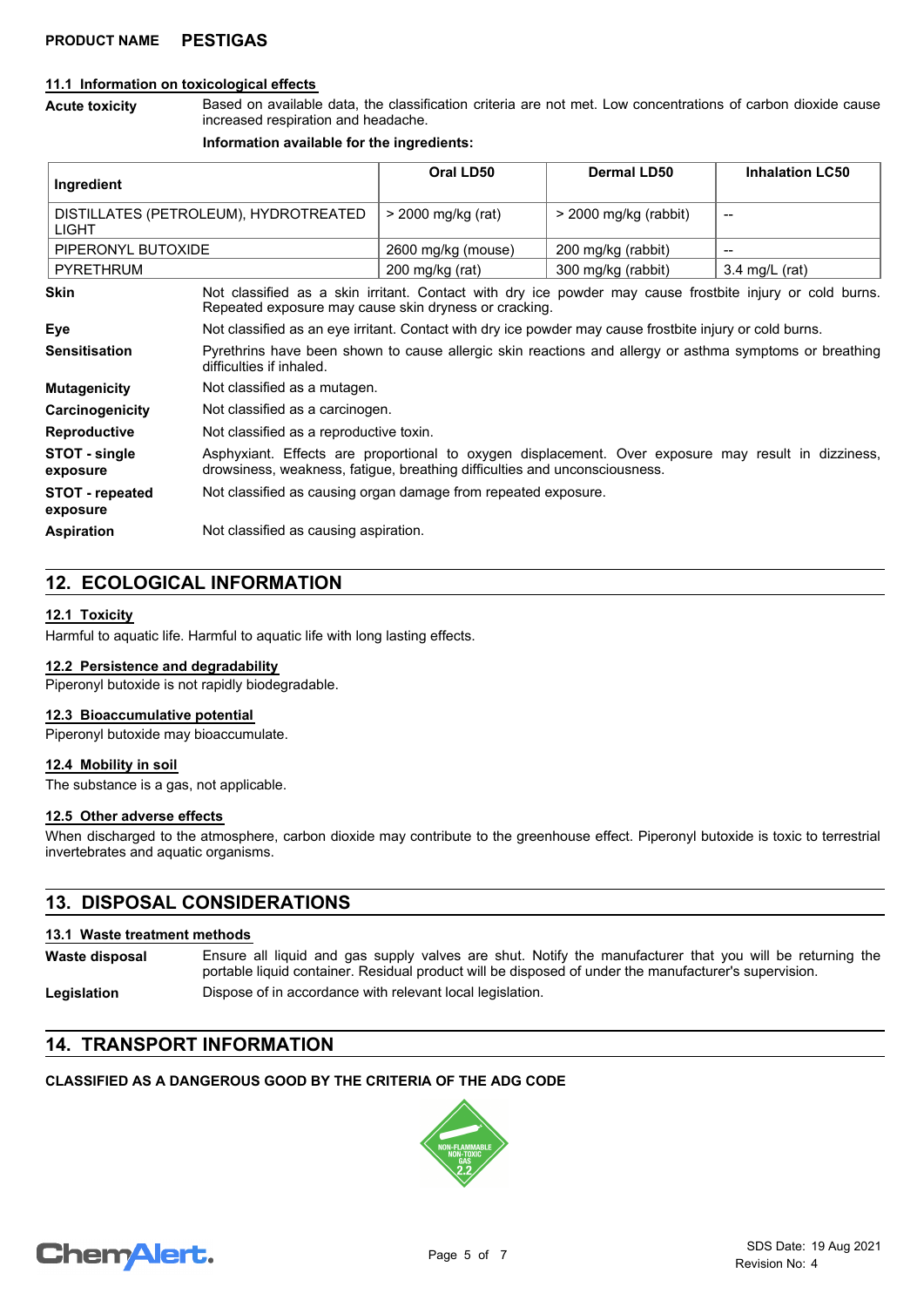|                                     | <b>LAND TRANSPORT (ADG)</b>                                                 | <b>SEA TRANSPORT (IMDG / IMO)</b>                                           | AIR TRANSPORT (IATA / ICAO)                                                 |
|-------------------------------------|-----------------------------------------------------------------------------|-----------------------------------------------------------------------------|-----------------------------------------------------------------------------|
| 14.1 UN Number                      | 1968                                                                        | 1968                                                                        | 1968                                                                        |
| 14.2 Proper<br><b>Shipping Name</b> | INSECTICIDE GAS, N.O.S.<br>(contains piperonyl butoxide,<br>carbon dioxide) | INSECTICIDE GAS, N.O.S.<br>(contains piperonyl butoxide,<br>carbon dioxide) | INSECTICIDE GAS, N.O.S.<br>(contains piperonyl butoxide,<br>carbon dioxide) |
| 14.3 Transport<br>hazard class      | 2.2                                                                         | 2.2                                                                         | 2.2                                                                         |
| 14.4 Packing Group                  | None allocated.                                                             | None allocated.                                                             | None allocated.                                                             |

#### **14.5 Environmental hazards**

No information provided.

#### **14.6 Special precautions for user**

| <b>Hazchem code</b>      | 2TE                                                                                                             |
|--------------------------|-----------------------------------------------------------------------------------------------------------------|
| <b>GTEPG</b>             | 2C <sub>2</sub>                                                                                                 |
| EmS                      | $F-C. S-V$                                                                                                      |
| <b>Other information</b> | Ensure cylinder is separated from driver and foodstuffs, and that outlet of relief device is not<br>obstructed. |

# **15. REGULATORY INFORMATION**

#### **15.1 Safety, health and environmental regulations/legislation specific for the substance or mixture**

A poison schedule number has not been allocated to this product using the criteria in the Standard for the Uniform Scheduling of Medicines and Poisons (SUSMP). **Poison schedule AUSTRALIA: AIIC (Australian Inventory of Industrial Chemicals)** All components are listed on AIIC, or are exempt. **Inventory listings** Safe Work Australia criteria is based on the Globally Harmonised System (GHS) of Classification and Labelling of Chemicals (GHS Revision 7). **Classifications APVMA Numbers** 32661/6/0307

# **16. OTHER INFORMATION**

**Additional information**

The storage of significant quantities of gas cylinders must comply with AS4332 The storage and handling of gases in cylinders. This product is used as a space spray for control of cockroaches, flies, mosquitos and fleas. It is registered in Australia as an Agricultural Chemical for use by licensed pest controllers. APVMA Approval Number: 32661/6/0307.

APPLICATION METHOD: Cylinder positioned vertically with valve at top. Portable cylinders connected to hand held spray gun or manifolded cylinders connected to fixed pipework distribution system with spray nozzles and controlled release.

PERSONAL PROTECTIVE EQUIPMENT GUIDELINES:

The recommendation for protective equipment contained within this report is provided as a guide only. Factors such as form of product, method of application, working environment, quantity used, product concentration and the availability of engineering controls should be considered before final selection of personal protective equipment is made.

#### HEALTH EFFECTS FROM EXPOSURE:

It should be noted that the effects from exposure to this product will depend on several factors including: form of product; frequency and duration of use; quantity used; effectiveness of control measures; protective equipment used and method of application. Given that it is impractical to prepare a report which would encompass all possible scenarios, it is anticipated that users will assess the risks and apply control methods where appropriate.